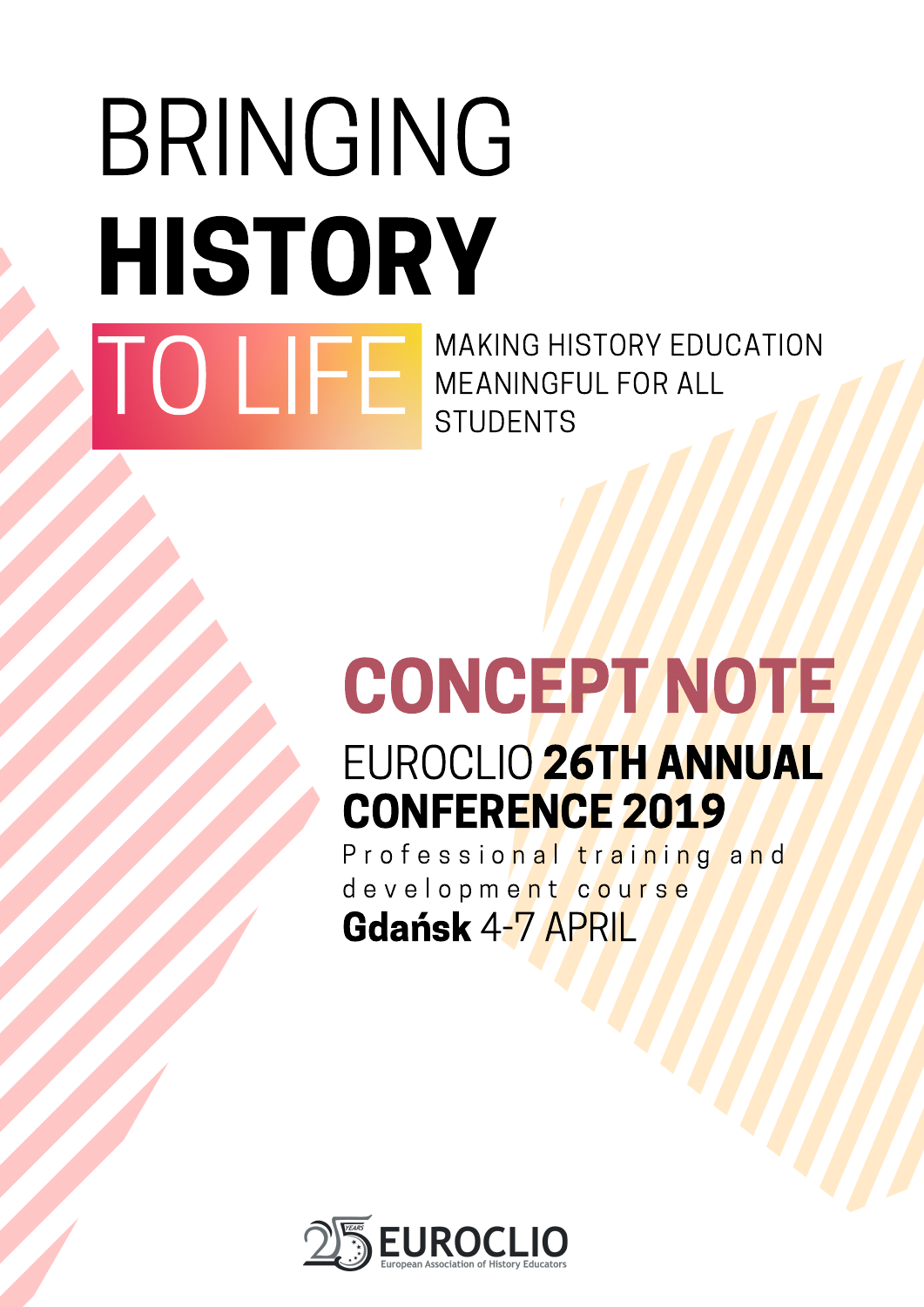

EUROCLIO – European Association of History Educators is delighted and honoured to organise the 26th Annual Conference and Professional Development and Training Course in Gdańsk from 4-7 April 2019.

It is safe to assume that history educators like learning history and want to know more. Students, on the other hand, often do not choose to learn history. This leads to one of the key challenges for history educators: How to interest all students in learning history? It is to address this key challenge that decided to choose "Bringing History to Life! - making history education meaningful to all students" as the theme for its 26th Annual Conference.

During the 26th Annual Conference, we hope to welcome between 200 and 250 history, geography, heritage, and citizenship educators and education professionals from all across and beyond Europe. They will participate in an intensive professional development course; exchanging best practices and obtaining new insights from academia and civil society.

This concept note serves as a guide to the conference themes and aims, and the preliminary programme.

1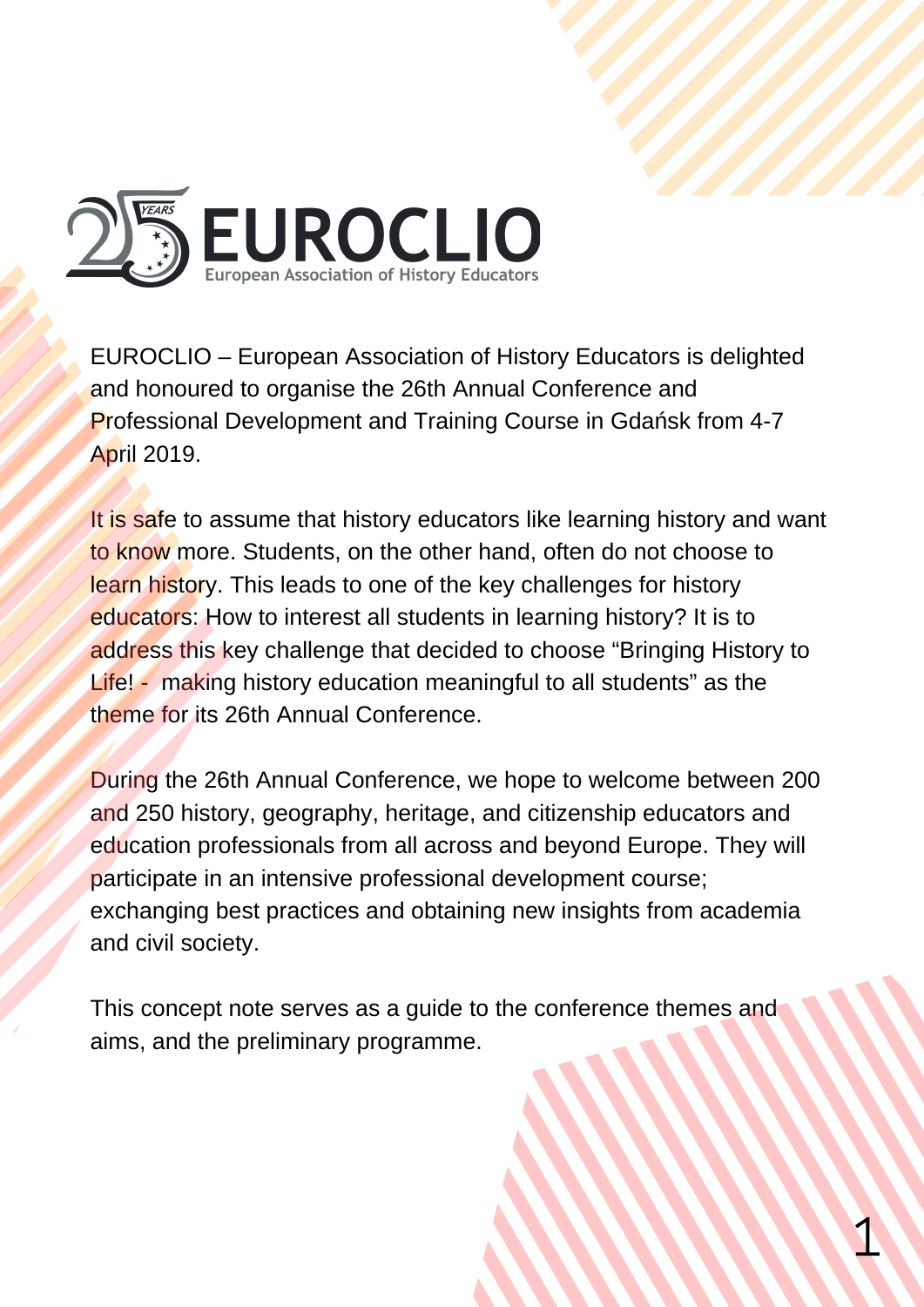### TABLE OF CONTENTS

| Bringing History to Life - Making history<br>education meaningful for all students | p. 3  |
|------------------------------------------------------------------------------------|-------|
| Key Questions addressed at the Conference                                          | p. 4  |
| The location: Gdańsk                                                               | p. 5  |
| Key Themes of the Conference                                                       | p. 6  |
| A unique professional development course                                           | p. 9  |
| Aims of the Conference                                                             | p. 10 |
| <b>Expected Outcomes</b>                                                           | p. 11 |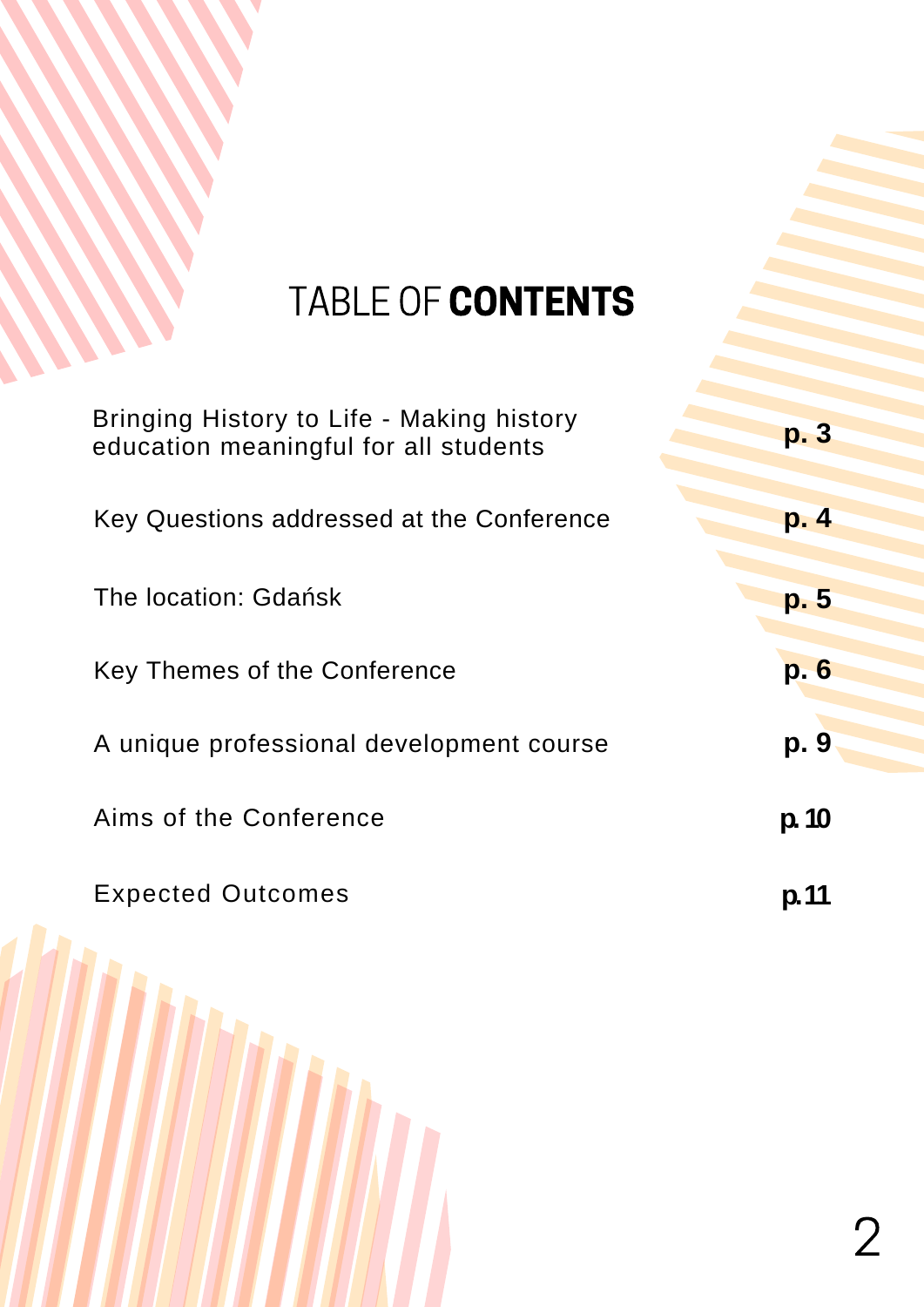#### BRINGING HISTORY TO LIFE Making history education meaningful to all students

It is safe to assume that history educators like learning history and want to know more. As a result, they develop a deep historical knowledge, which helps them to make meaningful connections, see new information in its historical context and ask questions to guide research and reading. Students do not necessarily have these advantages, and also did not always choose to learn history. This leads to one of the key challenges for history educators: How to interest all students in learning history? How to bring history to life?

The conference will explore different ways to make learning history meaningful and motivating for students. These will include:

- Looking at the impact of big events on ordinary people;
- Using history to think about fundamental questions;
- Linking history to current affairs;
- Using popular history (such as games, movies and graphic novels) in the classroom;
- Using historical artifacts and visits to heritage sites to make history tangible.

Through this exploration, history education will be linked with current affairs and students' everyday life, thus deepening their ability to make connections, to contextualize information, as well as their curiosity in the past. As a consequence, students' understanding of (and interest in) history is prompted, and they develop critical thinking skills, essential for becoming responsible citizens in the globalized 21st century.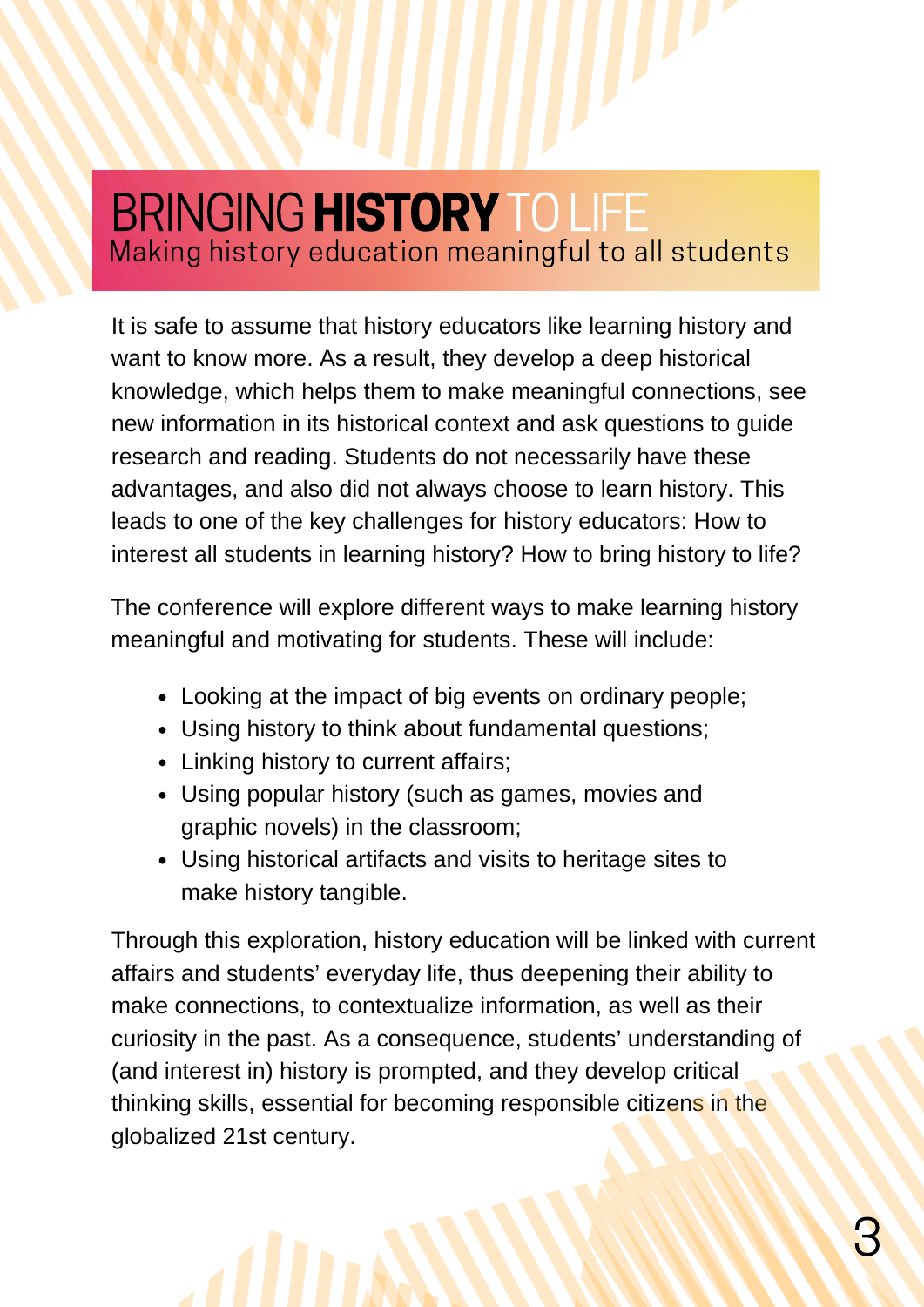## KEY QUESTIONS

To be addressed at the 26th EUROCLIO Annual Conference "Bringing History to Life, making history education meaningful to all students" are:

How can we make the connections between **current (European) affairs** and history clear and meaningful for students?

How can we spark and use students' curiosity toward past events to provide quality **history and citizenship** education?

How can we **bring history to life**, interesting all students in learning history?

4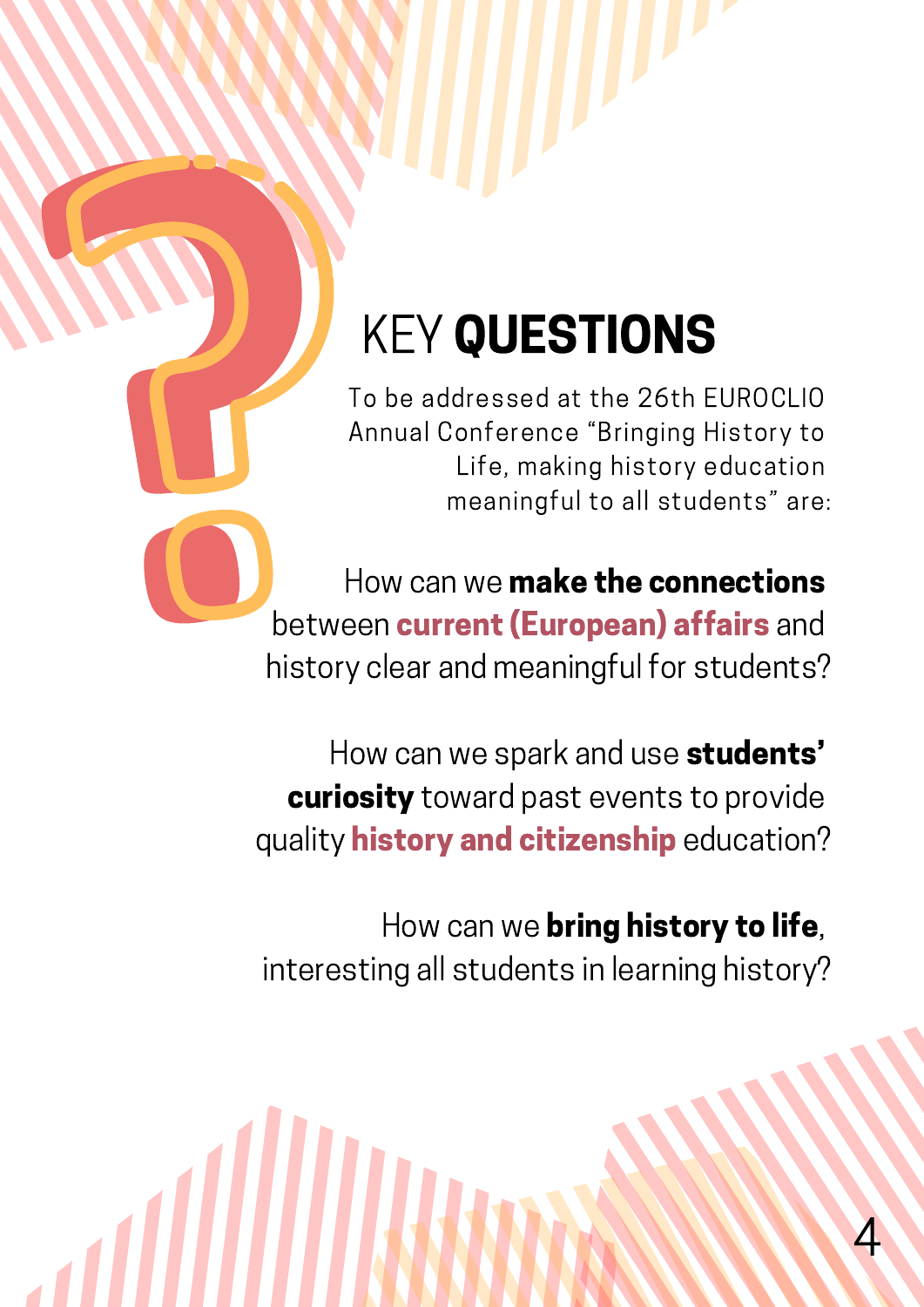

Gdansk is the perfect setting to deeply investigate on how to bring history to life. In the last century, it has been a Polish city, a Free city, a German (occupied) city, part of a People's Republic under Soviet influence, to most recently become again a Polish city after the collapse of the Soviet Union. It has been the theatre of two world wars, two foreign occupations, and the cradle of the Solidarity movement. All those events have had a deep impact on families, individuals, cultures, and the history of the 20th century. They continue to shape history today.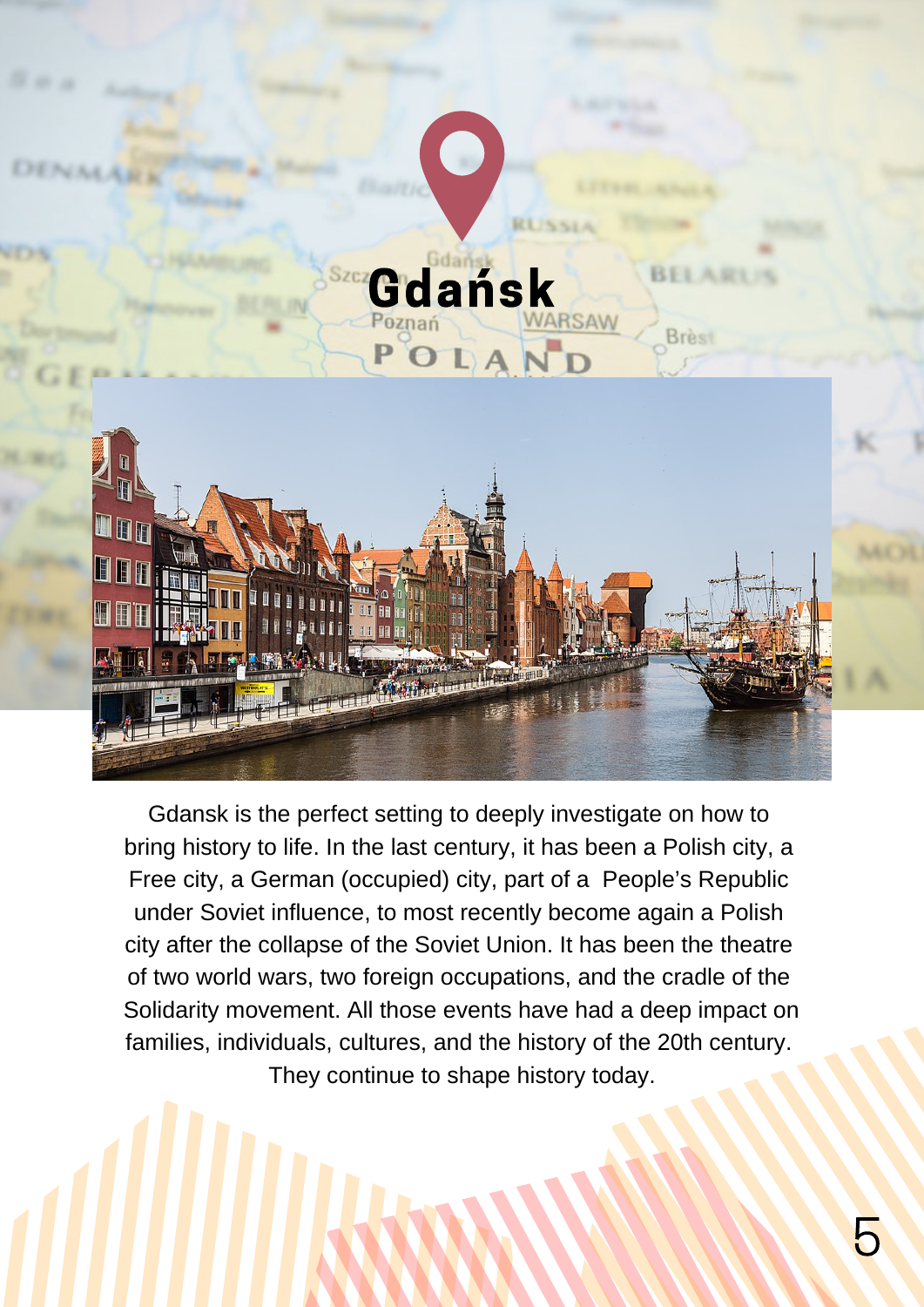# KEY THEMES OF THE CONFERENCE

As students do often follow history lessons as part of compulsory education, without actively choosing the subject as something of their interest, they might lack the motivation and the curiosity to engage with past events. As a consequence, they would find it difficult to understand the impact events have on (their) everyday life and on current affairs. The conference takes a closer look to this perceived detachment of events in the past and today, investigating on how to bring history back to life, helping students to see the connectedness between past and present, and on how to spark their curiosity and motivation in deepening their knowledge.

The conference provides a wide range of activities, including active workshops, on-site learning, school visits, key-note speeches, panel discussions, a plenary workshop, and a market place of ideas. The main theme of "Bringing History to Life" will be deepened further thanks to three main subthemes.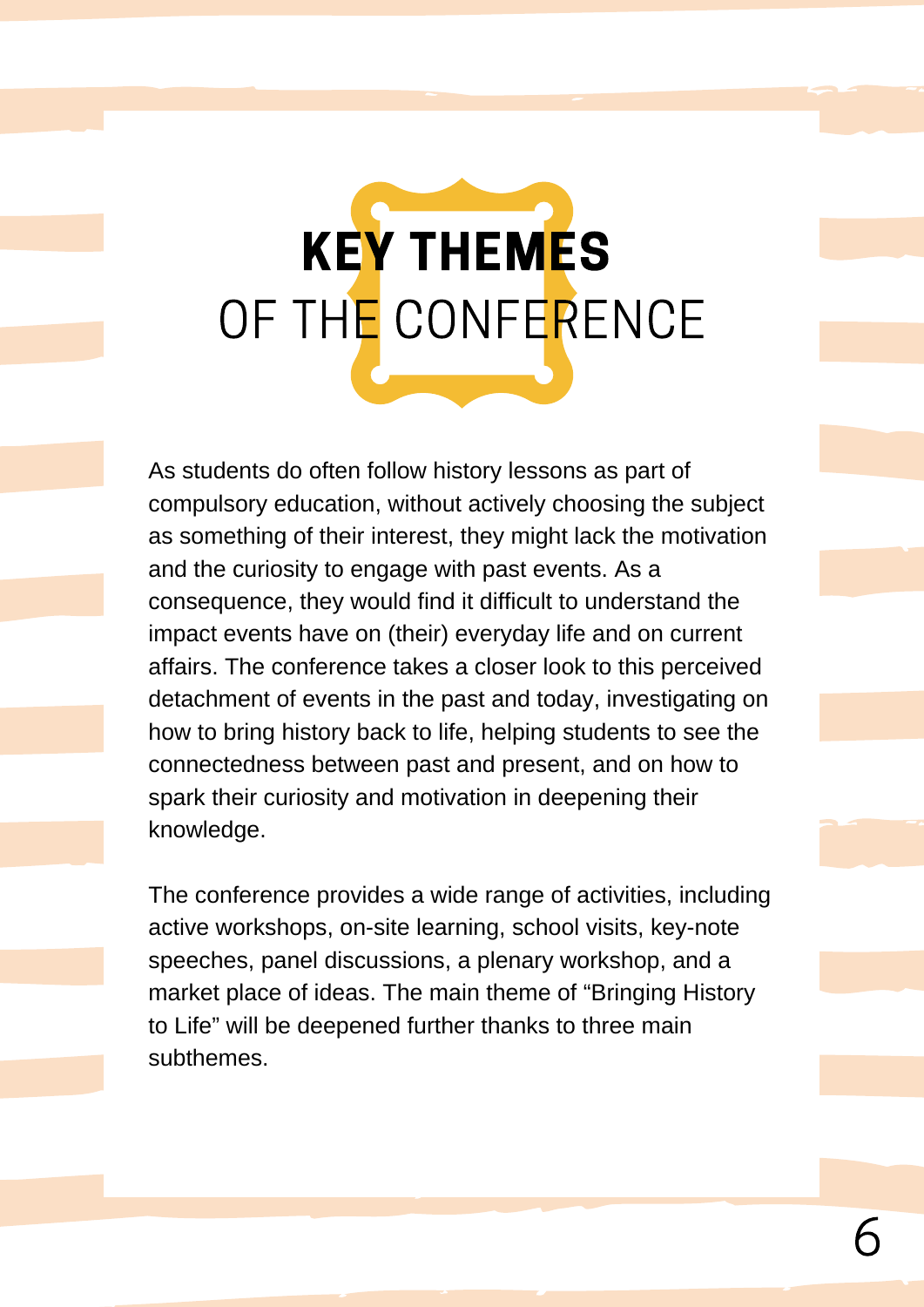#### Key Events and their impact on current affairs

1

The conference addresses questions such as how did key events in the past shape today's world? How can one trace current history and international relations back to events that took place 50, 100 or 150 years ago? To what extent are our students able to recognize these links? How can we help them develop the critical thinking competences necessary to do so?

#### Everyday life in the past

2 Gdansk is a city that underwent radical changes during the twentieth century. It has been a Polish city, a Free city, a German (occupied) city, member of a People's Republic under Soviet influence, and again a Polish city after the collapse of the Soviet Union. All these changes had a specific impact on people's everyday life, shaping the landscape of the city, the interior of houses, and people's own culture and worldview.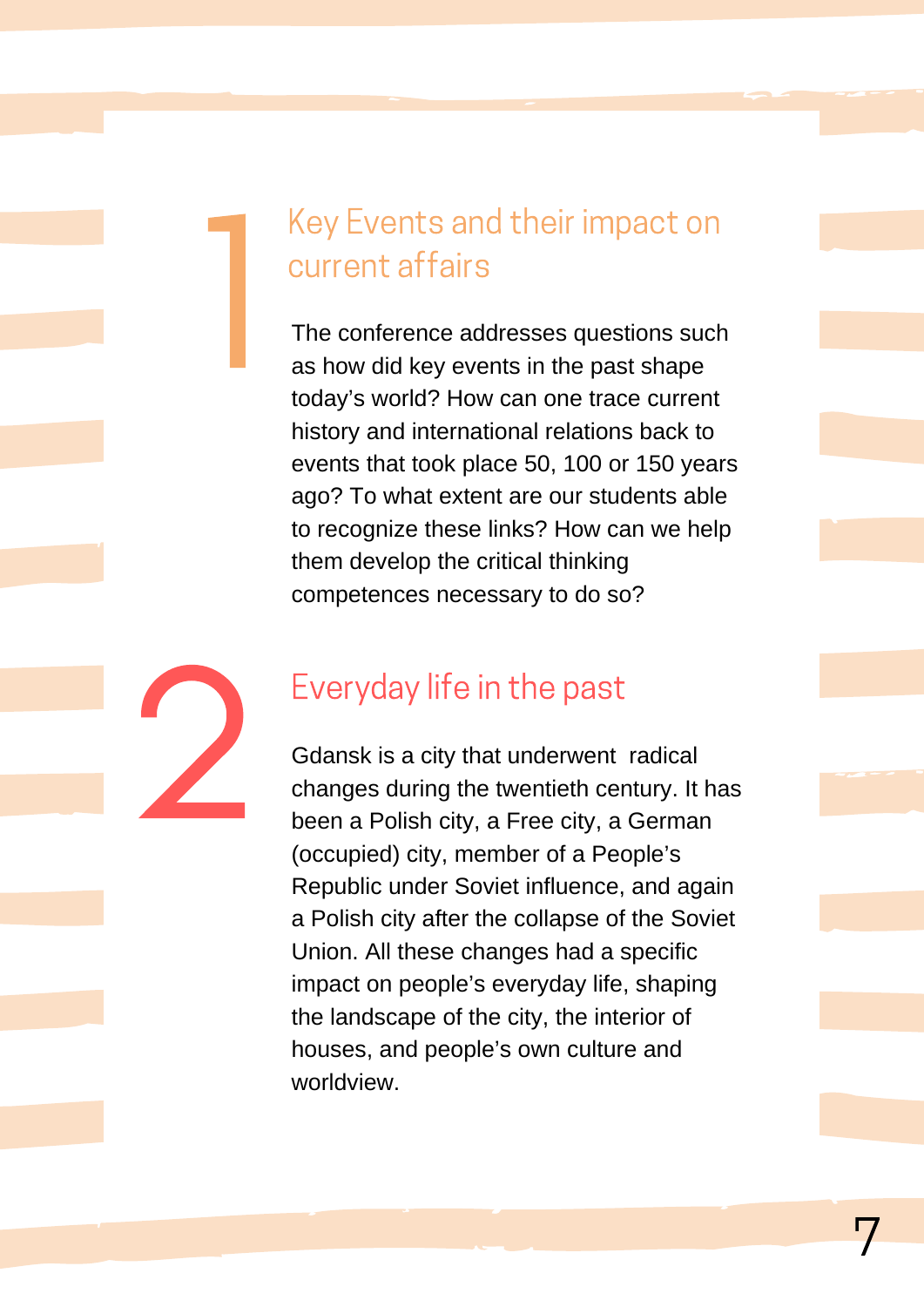## 3 Teaching Strategies that motivate students in learning history

Sometimes, students lack of motivation to approach history. This might lead to low school achievements and to lacking the curiosity and interest necessary to deepen the knowledge of history and to develop crucial competences to become responsible citizens in today's world. The conference will explore innovative methods and strategies for how to prompt students' motivation in learning history, countering this tendency.

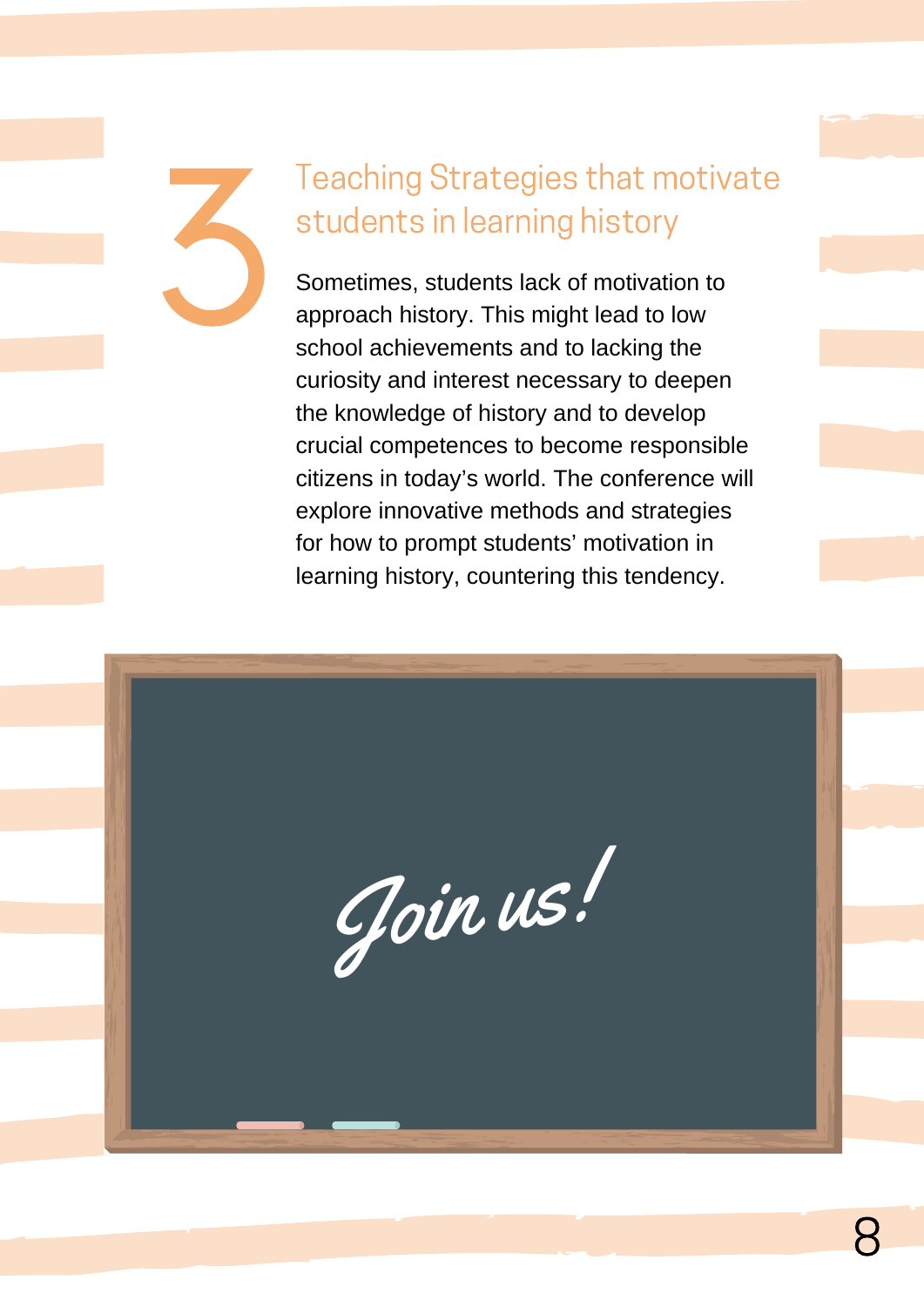## A UNIQUE PROFESSIONAL DEVELOPMENT COURSE

High quality education, as recognised by the European Union, Council of Europe and UNESCO, needs teachers that can deal with complex classroom realities and adopt new methods and tools. One of the main tools today in Europe for schools and teachers to invest in this critical professional development is the Erasmus+ programme, which explicitly seeks to invest in teachers to deal with diversified groups of learners. In particular, through projects focused on student-centred and problembased active learning, using multidisciplinary and interdisciplinary approaches and through fostering critical thinking skills.

The EUROCLIO Annual Conference is a unique professional development course which has been addressing these learning outcomes for over two decades. The conference targets history, geography, heritage, and citizenship educators and education professionals from Poland, Europe, and the world.

Working forward from the member-led Helsingor Declaration and the EUROCLIO Manifesto, "Bringing History to Life" promotes educational [approaches such as problem-based active learning, students-centered](http://euroclio.eu/manifesto/) teaching, critical thinking, and teaching sensitive and controversial issues.

"*I came back from the conference full of enthusiasm, the head filled with new ideas and new projects. I am impatient to attend the next conference!*" – Participant of the 25th Annual Conference (2018)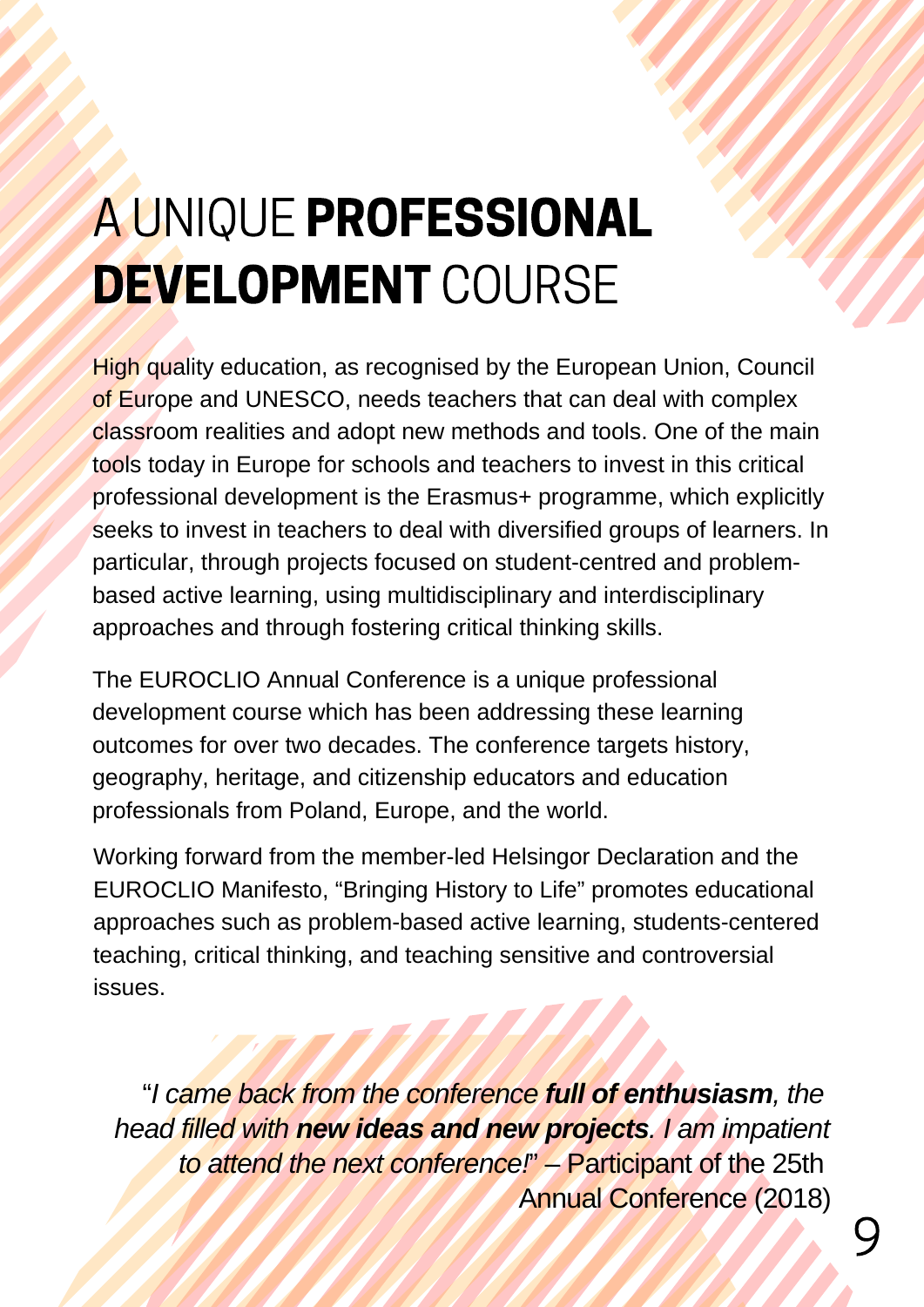

### **AIMS OF THE CONFERENCE**

To engage in a dialogue between history, geography, heritage, and citizenship educators from across and beyond.

To share educational initiatives which help young people to better debate and formulate an opinion around key questions addressed at the conference.

To exchange innovative tools, methods and professional knowledge with all other educators in Europe and beyond to support teaching locally and in their own countries.

To disseminate and explore the implementation of innovative history teaching resources and guidelines produced by national and international NGOs and intergovernmental organisations.

To strengthen synergies between EUROCLIO and history and geography educators in Poland and across and beyond Europe, in order to strengthen the capacity building and professional development of local educators.

10